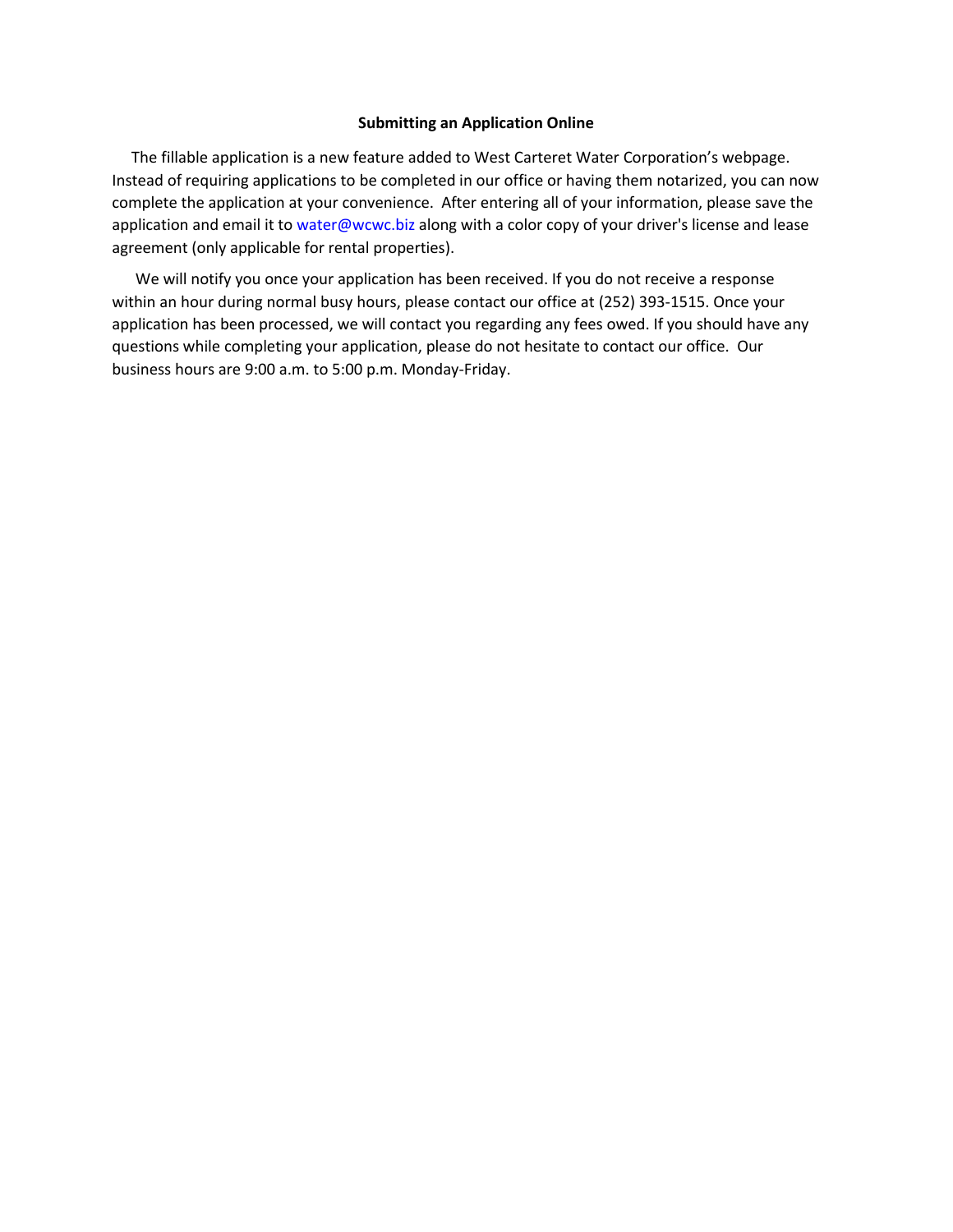## **Fax: (252) 393-1540 WEST CARTERET WATER CORPORATION** Account #: \_\_\_\_\_\_\_\_\_\_\_\_\_\_ Cycle: \_\_\_\_\_\_\_\_\_\_\_\_ **4102 Hwy 24 Newport, NC 28570 Office: (252) 393-1515 - Toll Free: (877) 393-6829**

| Cycle:        |  |
|---------------|--|
| Book:         |  |
| Route:        |  |
| Processed By: |  |

## **APPLICATION FOR RESIDENTIAL WATER SERVICE**

 **West Carteret Water Corporation is a private, member owned non-profit water corporation. In applying for water service you become a member and as such, agree to abide by the Rules and Regulations of the Corporation including restrictions, if any, on outdoor water usage, as well as rates and fees set by the Board of Directors. Loans and expenses for the Corporation are to be paid by users' cost through monthly billing. Each customer will receive a minimum bill whether the meter is connected or not if the account has an active status.** 

 **Water bills are due upon receipt. Failure to receive bill does not entitle delay of payment. Balances remaining after the due date will be assessed a penalty. Service is subject to disconnection (interruption of service) and/or fees 10 days after the due date without further notice. Service will be reinstated after full payment of account balance including any additional fees are received. Checks will not be accepted for disconnected accounts.** 

 **It is the customer's responsibility to maintain all plumbing from the meter into and throughout the structure per building code requirements or WCWC additional guidelines, such as a RPZ for backflow prevention. (See guide) WCWC reserves the right to inspect plumbing and discontinue service where plumbing is not maintained or is not in compliance with the NC State Building Code - Volume 11, Plumbing.** 

 **The submission of this application authorizes West Carteret Water Corporation to locate its lines, meters, and other related devices upon your property in order to provide you with water. If the lines, meters, and other related devices are already in place, I ratify and affirm their right to be located upon my property. This application also gives WCWC an easement to enter upon your property in order to read the meters and to inspect, maintain, repair or replace the water lines or meters. You agree that you will not restrict access to the lines or meter by placing or building anything over piping or other appurtenances. WCWC shall have the right to remove any items necessary to give access to the lines or meters, to include, but not be limited to flowers, shrubs and grass. After maintenance, repair or replacement, WCWC will restore the ground to its pre-existing grade and will attempt to leave anything that was removed in close proximity. However, WCWC shall have no responsibility for replacing the removed items to include, but not be limited to, the replacement of decks, buildings, trees, grass, shrubs or flowers. If sidewalks, driveways, pavement or other impervious cover have been placed over the area where necessary for WCWC to accomplish its purposes, WCWC shall have the right to remove those items and shall have no duty to replace them unless other agreements exist.** 

**Print Name Print Name**

**Signature Signature**

**Date Date**